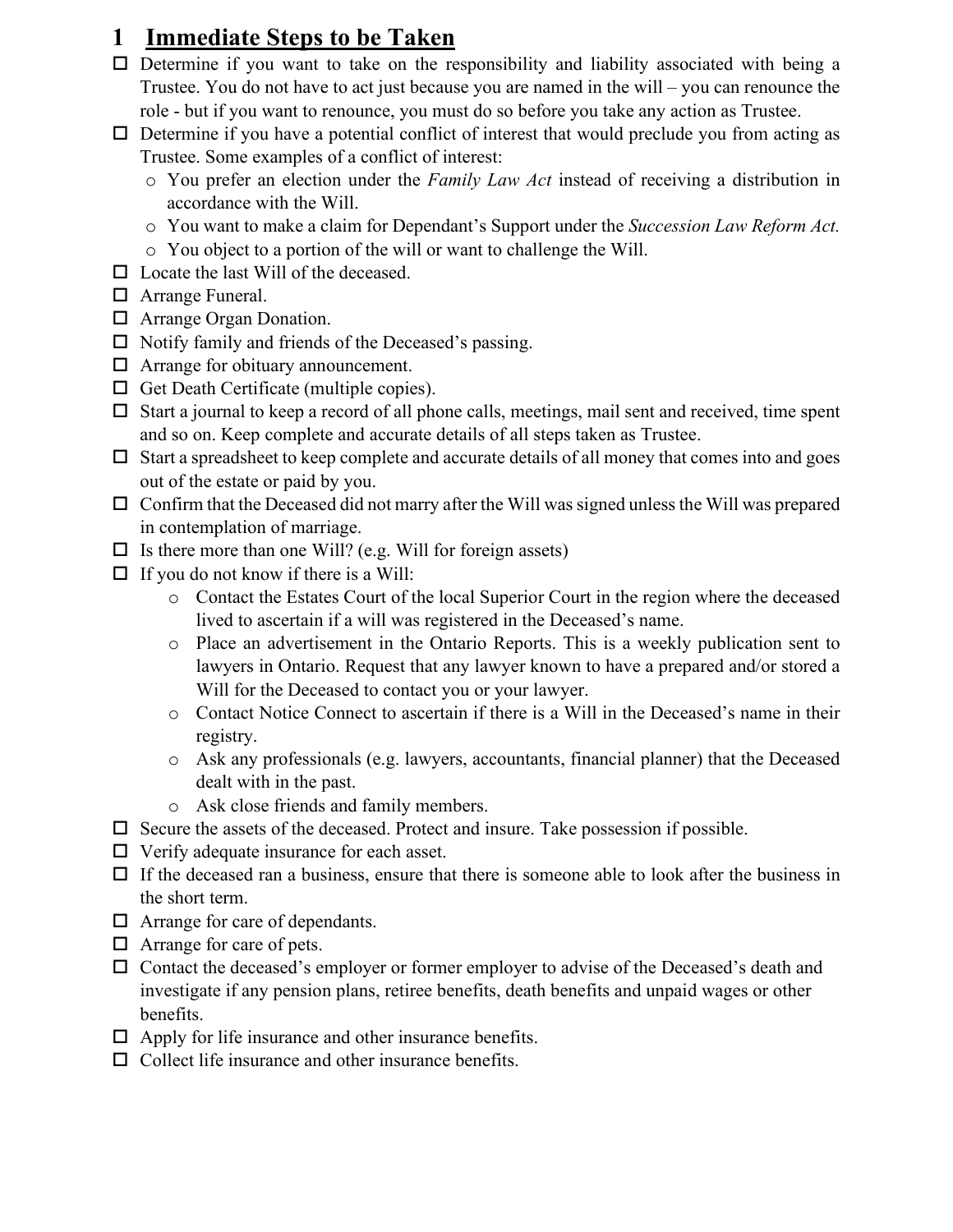## **2 Information Gathering**

- Gather information and make detailed lists. Be sure to include all: account numbers, reference numbers, financial institution information, balances, contact numbers, real estate addresses, serial numbers, descriptions or other identifying traits, values as at the date of death etc.
	- o Family tree and dependants.
	- o Professionals.
	- o Assets.
	- o Liabilities.
	- o Court Order, Contracts and Agreements.
- $\Box$  Identify, value and record estate assets as they stood at the date of death.
- $\Box$  Are appraisals for certain assets necessary? (e.g. real estate)
- $\Box$  Investigate all debts owed by the deceased.
- $\Box$  If estate is insolvent, consider bankruptcy.

#### **2.1 Family Tree and Dependants**

- $\Box$  Was the deceased providing support to anyone immediately before death?
- $\Box$  Was the deceased obligated to provide support to anyone immediately before death?
- $\Box$  Family Tree of the deceased including spouse(s), children, parents, brothers and sisters.

#### **2.2 Professionals**

Did the deceased regularly work with any of the following professionals? These professionals may help to give you a better understanding of the makeup of the Estate. Gather the contact information for each:

- □ Lawyer
- □ Accountant
- $\square$  Financial Planner
- $\square$  Investment Advisor

#### **2.3 Assets**

- $\Box$  Are any assets held jointly with another surviving person?
- $\square$  Safety deposit box. List all contents contained therein.
- □ Bank accounts.
- Ascertain if registered plans are payable to the Deceased's estate or payable directly to beneficiary/beneficiaries.
- RRSP/RRIF (*Registered Retirement Savings Plan* and *Registered Retirement Income Funds*).
- TFSA (*Tax Free Savings Account*).
- GIC (*Guaranteed Investment Certificate*).
- $\square$  Insurance Policies.
- $\Box$  Real Estate.
- □ Mortgages.
- $\square$  Securities.
- $\square$  Stocks and Bonds.
- $\Box$  Business Assets.
- $\Box$  Business Shares.
- □ Personal loans.
- $\Box$  Cars.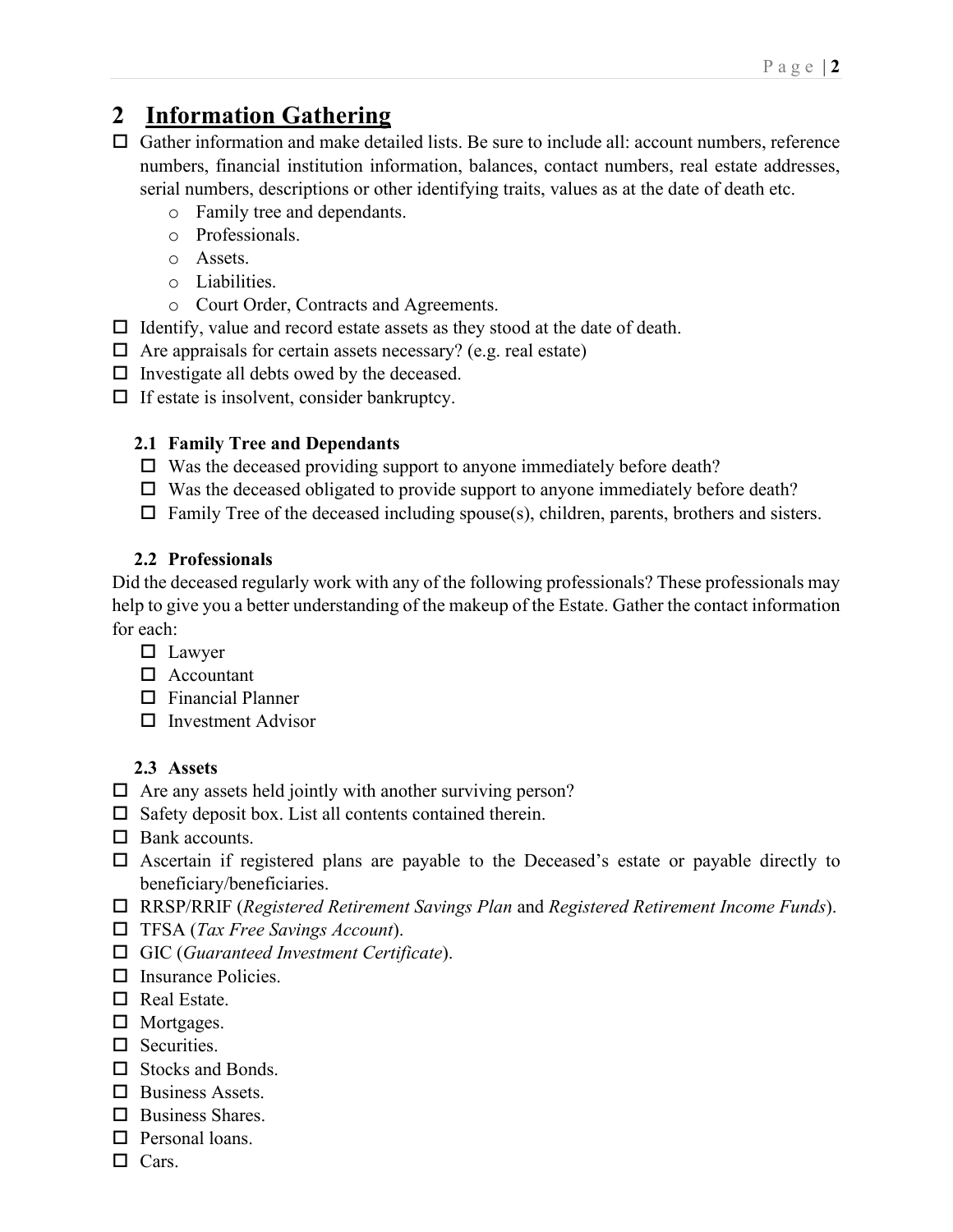- □ Boats.
- $\square$  Household goods.
- □ Jewelry.
- □ Artworks.
- $\Box$  Private Collections.

#### **2.4 Liabilities**

- □ Mortgages.
- □ Loans.
- □ Lines of Credit.
- $\square$  Expenses.
- $\Box$  Rent.

#### **2.5 Court Orders, Contracts and Agreements**

- □ Marriage Certificate
- D Divorce Agreement
- Maintenance Order
- □ Support Order
- Marriage Contact
- □ Cohabitation Agreement
- $\Box$  Guarantees
- Buy-Sell Agreements
- □ Partnership Agreements
- □ Leases
- Employment Contract

### **2.6 Previous Income Tax Returns**

 $\square$  Locate prior income tax filings.

# **3 First Meeting With Lawyer**

- $\Box$  Review Will with lawyer.
- $\Box$  If no Will, determine eligibility of potential Trustee(s).
- $\Box$  If no Will, determine distribution scheme.
- $\Box$  Determine if Probate is necessary.

# **4 Beneficiary Relationship**

- $\Box$  Communicate directly with beneficiaries, gather information and set expectations.
- $\Box$  Provide regular updates to beneficiaries regarding status of the administration.
- $\Box$  Communicate with the residual beneficiaries regarding the distribution process.
- Document all communications with each beneficiary and keep in your journal.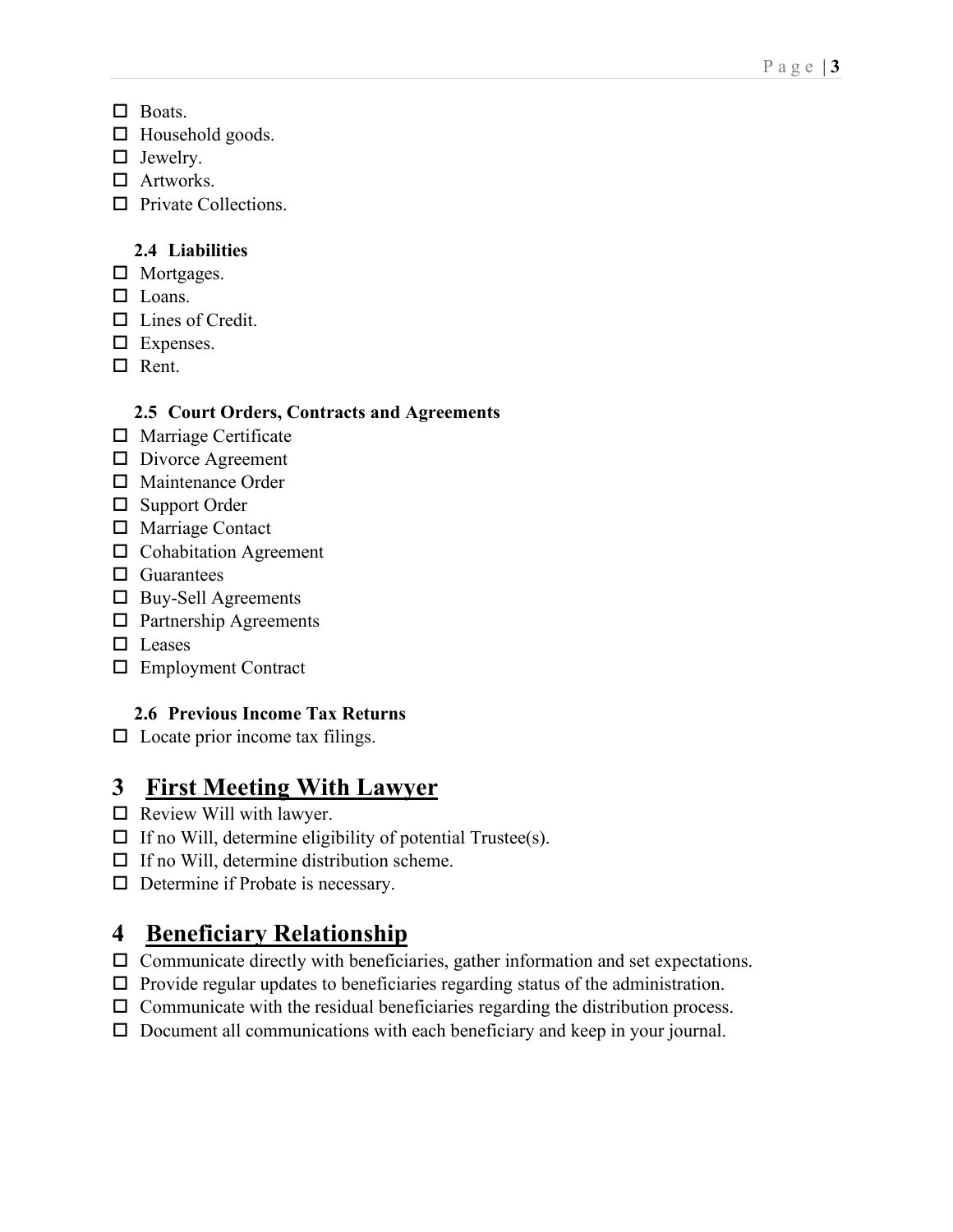# **5 Miscellaneous**

- Apply for Certificate of Appointment of Estate Trustee with a Will ("Probate")
- $\Box$  Apply for Certificate of Appointment of Estate Trustee without a Will ("Probate")
- $\Box$  Receive Certificate of Appointment of Estate Trustee with a Will ("Probate")
- $\Box$  Receive Certificate of Appointment of Estate Trustee without a Will ("Probate")
- $\Box$  Pay for Funeral.
- $\square$  Stop all unnecessary expenses:
	- o Subscriptions (magazine, theatre).
	- o Health care (home care).
	- o Memberships (gym, club, sports, auto, professional, etc).
	- o Entertainment (cable, satellite, websites).
	- o Communication (telephone, cell phone, Internet).
	- o Insurance (auto, disability).
- $\square$  Cancel. It may be necessary to either destroy cards or return them:
	- o Social Insurance Number.
	- o Passport.
	- o Driver's License.
	- o Health Card (to avoid identity theft).
	- o Credit Card(s).
	- o Debit Card(s).
	- o CPP, QPP and/or Old Age Security (OAS) benefits.
- $\Box$  Forward Mail to Trustee(s).
- $\Box$  Apply for and collect Canada Pension Plan (CPP)/Quebec Pension Plan (QPP) death benefit.
- $\Box$  If the deceased ever worked outside Canada, foreign social security benefits may also be available.
- $\Box$  Advise the CRA to discontinue or transfer GST/HST credits and child tax benefits.
- $\Box$  Establish an Estate Bank Account.
- $\Box$  Arrange a meeting with investment advisor.
- $\Box$  Review the suitability of investments held in the estate and recommend which assets are to be sold to meet cash requirements.
- $\Box$  Invest any surplus cash until the estate is finalized, selecting from allowable investments.
- $\Box$  Advertise for creditors.
- $\Box$  Collect life insurance death benefits.
- $\Box$  Arrange for transfer of assets passing outside the estate: Registered investments, jointly held accounts and land.
- $\Box$  Sell assets, as appropriate.
- $\Box$  Collect debts.
- $\square$  Pay all of the Deceased's just debts.
- $\Box$  Litigate or settle all claims by or against the estate.
- $\Box$  Advise tenants of the Deceased's passing.
- $\Box$  Advise tenants to redirect payments as applicable.
- $\Box$  Institute plan for securing and managing assets until sale, disposal or distribution.
- $\Box$  Re-register or transfer ownership of all assets to the estate.
- $\Box$  Pay legal fees.
- $\square$  Pay accounting fees.